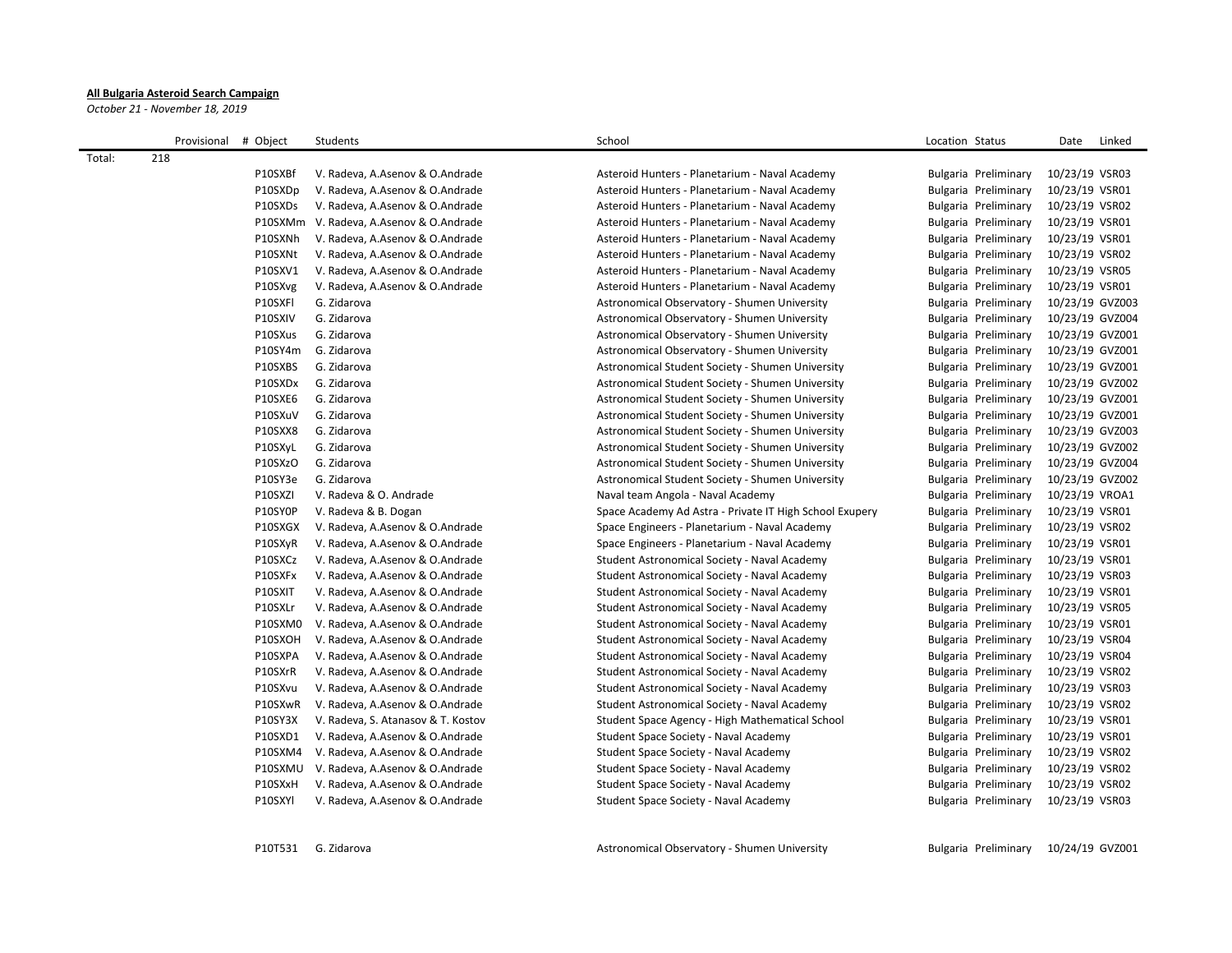| riutsu  | u. Ziudrova            |
|---------|------------------------|
| P10T5dW | G. Zidarova            |
| P10T5pn | G. Zidarova            |
| P10T5ze | G. Zidarova            |
| P10T4Pd | G. Zidarova            |
| P10T4yu | G. Zidarova            |
| P10T4ZA | G. Zidarova            |
| P10T4ZW | G. Zidarova            |
| P10T520 | G. Zidarova            |
| P10T5BI | G. Zidarova            |
| P10T5oF | G. Zidarova            |
| P10T57z | V. Radeva & O. Andrad  |
| P10T5CW | V. Radeva & B. Dogan   |
| P10T5kS | V. Radeva & B. Dogan   |
| P10T5u5 | V. Radeva & B. Dogan   |
| P10T5i7 | V. Radeva & S. Georgie |
| P10T5mN | V. Radeva & S. Georgie |
| P10T5dY | V. Radeva & T. Kostov  |
| P10T5kg | V. Radeva & T. Kostov  |
| P10T5hI | V. Radeva & A. Asenov  |
| P10T58T | V. Radeva & S. Atanasc |
| P10T58Q | V. Radeva & A. Asenov  |
| P10T5B7 | V. Radeva & A. Asenov  |
| P10T5ds | V. Radeva & A. Asenov  |

P10T5ct G. Zidarova **Astronomical Observatory - Shumen University** Bulgaria Preliminary 10/24/19 GVZ002 Astronomical Observatory - Shumen University Bulgaria Preliminary 10/24/19 GVZ002 Astronomical Observatory - Shumen University Bulgaria Preliminary 10/24/19 GVZ001 Astronomical Observatory - Shumen University Bulgaria Preliminary 10/24/19 GVZ003 Astronomical Student Society - Shumen University Bulgaria Preliminary 10/24/19 GVZ001 Astronomical Student Society - Shumen University Bulgaria Preliminary 10/24/19 GVZ003 Astronomical Student Society - Shumen University Bulgaria Preliminary 10/24/19 GVZ001 Astronomical Student Society - Shumen University Bulgaria Preliminary 10/24/19 GVZ001 Astronomical Student Society - Shumen University Bulgaria Preliminary 10/24/19 GVZ004 Astronomical Student Society - Shumen University Bulgaria Preliminary 10/24/19 GVZ001 Astronomical Student Society - Shumen University Bulgaria Preliminary 10/24/19 GVZ002 le entity berama angola - Naval Academy berama ang berama pelugaria Preliminary 10/24/19 VROA1 P10T5CW V. Radeva & B. Dogan Space Academy Ad Astra - Private IT High School Exupery Bulgaria Preliminary 10/24/19 VSR01 Space Academy Ad Astra - Private IT High School Exupery Bulgaria Preliminary 10/24/19 VSR01 Space Academy Ad Astra - Private IT High School Exupery Bulgaria Preliminary 10/24/19 VSR02 P10T5i7 V. Radeva B. S. Georgiev Space Engineers - Planetarium - Naval Academy Bulgaria Preliminary 10/24/19 VSR02 V. P10T5mN V. Radeva Bulgaria Bulgaria Preliminary Space Engineers - Planetarium - Naval Academy Computers - Bulgaria Preliminary 10/24/19 VSR01 Space Team - High Mathematical School **Bulgaria Preliminary** 10/24/19 VSR01 Space Team - High Mathematical School **Bulgaria Preliminary** 10/24/19 VSR01 P10T5hI V. Radeva & A. Asenov Student Astronomical Society - Naval Academy Bulgaria Preliminary 10/24/19 VSR01 P10T58T V. Radeva Bulgaria Agency - High Mathematical School Challengeria Preliminary 10/24/19 VSR01 P10T58Q V. Radeva & A. Asenov Student Space Society - Naval Academy Bulgaria Preliminary 10/24/19 VSR02 P10T5B7 V. Radeva & A. Asenov Student Space Society - Naval Academy Bulgaria Preliminary 10/24/19 VSR04 P10T5ds V. Radeva & A. Asenov Student Space Society - Naval Academy Bulgaria Preliminary 10/24/19 VSR03

P10Tkfj V. Radeva & A. Asenov **A. Asteroid Hunters - Planetarium - Naval Academy** Bulgaria Preliminary 10/25/19 VSR01 P10Tkj6 V. Radeva & A. Asenov **A. Asteroid Hunters - Planetarium - Naval Academy** Bulgaria Preliminary 10/25/19 VSR01 P10TgCa G. Zidarova **Astronomical Observatory - Shumen University** Bulgaria Preliminary 10/25/19 GVZ001 P10TgLS G. Zidarova **Astronomical Observatory - Shumen University** Bulgaria Preliminary 10/25/19 GVZ001 P10TgOU G. Zidarova **Astronomical Observatory - Shumen University** Bulgaria Preliminary 10/25/19 GVZ003 P10TgSX G. Zidarova **Astronomical Observatory - Shumen University** Bulgaria Preliminary 10/25/19 GVZ002 P10TgTr G. Zidarova **Astronomical Observatory - Shumen University** Bulgaria Preliminary 10/25/19 GVZ002 P10Tgva G. Zidarova **Astronomical Observatory - Shumen University** Bulgaria Preliminary 10/25/19 GVZ002 P10TgW0 G. Zidarova **Astronomical Observatory - Shumen University** Bulgaria Preliminary 10/25/19 GVZ004 P10TgwB G. Zidarova **Astronomical Observatory - Shumen University** Bulgaria Preliminary 10/25/19 GVZ001 P10TgzJ G. Zidarova **Astronomical Observatory - Shumen University** Bulgaria Preliminary 10/25/19 GVZ003 P10Th1i G. Zidarova **Astronomical Observatory - Shumen University** Bulgaria Preliminary 10/25/19 GVZ003 P10Th96 G. Zidarova **Astronomical Observatory - Shumen University** Bulgaria Preliminary 10/25/19 GVZ001 P10Thbh G. Zidarova **Astronomical Observatory - Shumen University** Bulgaria Preliminary 10/25/19 GVZ003 P10Thbm G. Zidarova **Astronomical Observatory - Shumen University** Bulgaria Preliminary 10/25/19 GVZ003 P10Ther G. Zidarova **Astronomical Observatory - Shumen University** Bulgaria Preliminary 10/25/19 GVZ002 P10TjYI G. Zidarova **Astronomical Observatory - Shumen University** Bulgaria Preliminary 10/25/19 GVZ002 P10TiZz G. Zidarova **Astronomical Observatory - Shumen University** Bulgaria Preliminary 10/25/19 GVZ003 P10Tk0c G. Zidarova **Astronomical Observatory - Shumen University** Bulgaria Preliminary 10/25/19 GVZ001 P10Tkm7 G. Zidarova **Astronomical Observatory - Shumen University** Bulgaria Preliminary 10/25/19 GVZ001 P10TkoC G. Zidarova **Astronomical Observatory - Shumen University** Bulgaria Preliminary 10/25/19 GVZ002 P10TgCn G. Zidarova **Astronomical Student Society - Shumen University** Bulgaria Preliminary 10/25/19 GVZ001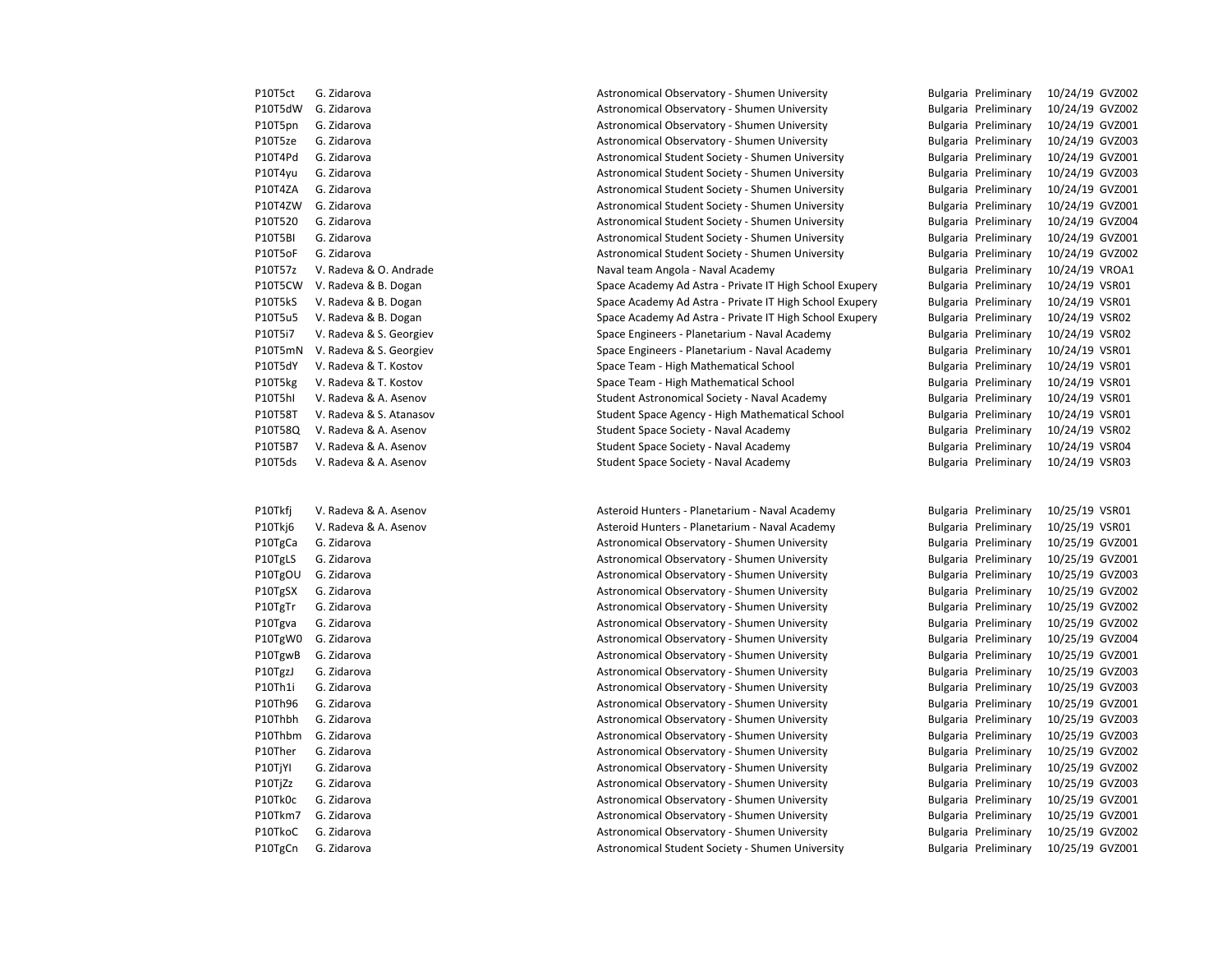| PIUIRSE | G. Zidarova              |
|---------|--------------------------|
| P10TgSW | G. Zidarova              |
| P10TgV5 | G. Zidarova              |
| P10Tgve | G. Zidarova              |
| P10TgWV | G. Zidarova              |
| P10TgYr | G. Zidarova              |
| P10Th4l | G. Zidarova              |
| P10Th8e | G. Zidarova              |
| P10Th8I | G. Zidarova              |
| P10Thax | G. Zidarova              |
| P10Tk5v | G. Zidarova              |
| P10Tk61 | G. Zidarova              |
| P10TkkE | G. Zidarova              |
| P10TknU | G. Zidarova              |
| P10TgDV | V. Radeva & O. Andrade   |
| P10TgpF | V. Radeva & O. Andrade   |
| P10Tgqf | V. Radeva & O. Andrade   |
| P10Tgs3 | V. Radeva & O. Andrade   |
| P10TgSC | V. Radeva & O. Andrade   |
| P10Tgsh | V. Radeva & O. Andrade   |
| P10Tgtf | V. Radeva & O. Andrade   |
| P10TgVG | V. Radeva & O. Andrade   |
| P10TgYb | V. Radeva & O. Andrade   |
| P10Thei | V. Radeva & O. Andrade   |
| P10TjWM | V. Radeva & O. Andrade   |
| P10Tk6M | V. Radeva & O. Andrade   |
| P10Tke8 | V. Radeva & O. Andrade   |
| P10TgEB | V. Radeva & B. Dogan     |
| P10TgF1 | V. Radeva & B. Dogan     |
| P10TgHY | V. Radeva & B. Dogan     |
| P10TgK8 | V. Radeva & B. Dogan     |
| P10Tgtz | V. Radeva & B. Dogan     |
| P10TgUr | V. Radeva & B. Dogan     |
| P10TgUU | V. Radeva & B. Dogan     |
| P10TgUW | V. Radeva & B. Dogan     |
| P10TgVX | V. Radeva & B. Dogan     |
| P10TgWm | V. Radeva & B. Dogan     |
| P10Tgzg | V. Radeva & B. Dogan     |
| P10Th7Y | V. Radeva & B. Dogan     |
| P10ThcC | V. Radeva & B. Dogan     |
| P10Thd7 | V. Radeva & B. Dogan     |
| P10Tk2S | V. Radeva & B. Dogan     |
| P10Tkb8 | V. Radeva & B. Dogan     |
| P10TkeU | V. Radeva & B. Dogan     |
| P10Tkj4 | V. Radeva & B. Dogan     |
| P10TgHB | V. Radeva, S. Atanasov & |
| P10TgoB | V. Radeva, S. Atanasov & |
| P10TgOW | V. Radeva, S. Atanasov & |

P10Tgse G. Zidarova **Astronomical Student Society - Shumen University** Bulgaria Preliminary 10/25/19 GVZ001 Astronomical Student Society - Shumen University Bulgaria Preliminary 10/25/19 GVZ001 Astronomical Student Society - Shumen University Bulgaria Preliminary 10/25/19 GVZ001 Astronomical Student Society - Shumen University Bulgaria Preliminary 10/25/19 GVZ004 Astronomical Student Society - Shumen University Bulgaria Preliminary 10/25/19 GVZ002 Astronomical Student Society - Shumen University Bulgaria Preliminary 10/25/19 GVZ001 Astronomical Student Society - Shumen University Bulgaria Preliminary 10/25/19 GVZ003 P10Th8e G. Zidarova Astronomical Student Society - Shumen University Bulgaria Preliminary 10/25/19 GVZ001 Astronomical Student Society - Shumen University **Bulgaria Preliminary** 10/25/19 GVZ002 Astronomical Student Society - Shumen University Bulgaria Preliminary 10/25/19 GVZ002 Astronomical Student Society - Shumen University Bulgaria Preliminary 10/25/19 GVZ001 P10Tk61 G. Zidarova Astronomical Student Society - Shumen University Bulgaria Preliminary 10/25/19 GVZ001 Astronomical Student Society - Shumen University **Bulgaria Preliminary** 10/25/19 GVZ002 Astronomical Student Society - Shumen University Bulgaria Preliminary 10/25/19 GVZ003 Phaval team Angola - Naval Academy **Bulgaria Preliminary 10/25/19 VSR04** P10T6 Naval team Angola - Naval Academy **Bulgaria Preliminary 10/25/19** VSR01 P10Tgqf V. Radia Angola - Naval Academy **Bulgaria Preliminary 10/25/19 VSR01** Phaval team Angola - Naval Academy **Bulgaria Preliminary** 10/25/19 VSR01 Phaval team Angola - Naval Academy **Bulgaria Preliminary 10/25/19 VSR03** P10T6 Naval team Angola - Naval Academy **Bulgaria Preliminary 10/25/19 VSR01** Phaval team Angola - Naval Academy **Bulgaria Preliminary 10/25/19 VSR02** Phaval team Angola - Naval Academy **Bulgaria Preliminary 10/25/19 VSR02** Phaval team Angola - Naval Academy **Bulgaria Preliminary 10/25/19 VSR01** P10Thei V. Radeva Angola - Naval Academy **Bulgaria Preliminary 10/25/19 VSR01** Phaval team Angola - Naval Academy **B. Andrade Naval Academy** Bulgaria Preliminary 10/25/19 VSR03 Phaval team Angola - Naval Academy **Bulgaria Preliminary 10/25/19 VSR02** Naval team Angola - Naval Academy **Bulgaria Preliminary 10/25/19 VSR02** Space Academy Ad Astra - Private IT High School Exupery Bulgaria Preliminary 10/25/19 VSR01 P10TgF1 V. Radeva & B. Dogan Space Academy Ad Astra - Private IT High School Exupery Bulgaria Preliminary 10/25/19 VSR02 Space Academy Ad Astra - Private IT High School Exupery Bulgaria Preliminary 10/25/19 VSR01 Space Academy Ad Astra - Private IT High School Exupery Bulgaria Preliminary 10/25/19 VSR02 Space Academy Ad Astra - Private IT High School Exupery Bulgaria Preliminary 10/25/19 VSR02 Space Academy Ad Astra - Private IT High School Exupery Bulgaria Preliminary 10/25/19 VSR02 Space Academy Ad Astra - Private IT High School Exupery Bulgaria Preliminary 10/25/19 VSR01 Space Academy Ad Astra - Private IT High School Exupery Bulgaria Preliminary 10/25/19 VSR02 Space Academy Ad Astra - Private IT High School Exupery Bulgaria Preliminary 10/25/19 VSR01 Space Academy Ad Astra - Private IT High School Exupery Bulgaria Preliminary 10/25/19 VSR01 Space Academy Ad Astra - Private IT High School Exupery Bulgaria Preliminary 10/25/19 VSR02 Space Academy Ad Astra - Private IT High School Exupery Bulgaria Preliminary 10/25/19 VSR01 Space Academy Ad Astra - Private IT High School Exupery Bulgaria Preliminary 10/25/19 VSR01 Space Academy Ad Astra - Private IT High School Exupery Bulgaria Preliminary 10/25/19 VSR01 Space Academy Ad Astra - Private IT High School Exupery Bulgaria Preliminary 10/25/19 VSR01 Space Academy Ad Astra - Private IT High School Exupery Bulgaria Preliminary 10/25/19 VSR03 P10TkeU V. Radeva & B. Dogan Space Academy Ad Astra - Private IT High School Exupery Bulgaria Preliminary 10/25/19 VSR02 Space Academy Ad Astra - Private IT High School Exupery Bulgaria Preliminary 10/25/19 VSR01 P. Kostov Bulgaria Preliminary 10/25/19 VSR02 P. Kostov Bulgaria Preliminary 10/25/19 VSR02 P. Kostov C. Atanasov Space Team - High Mathematical School Bulgaria Preliminary 10/25/19 VSR01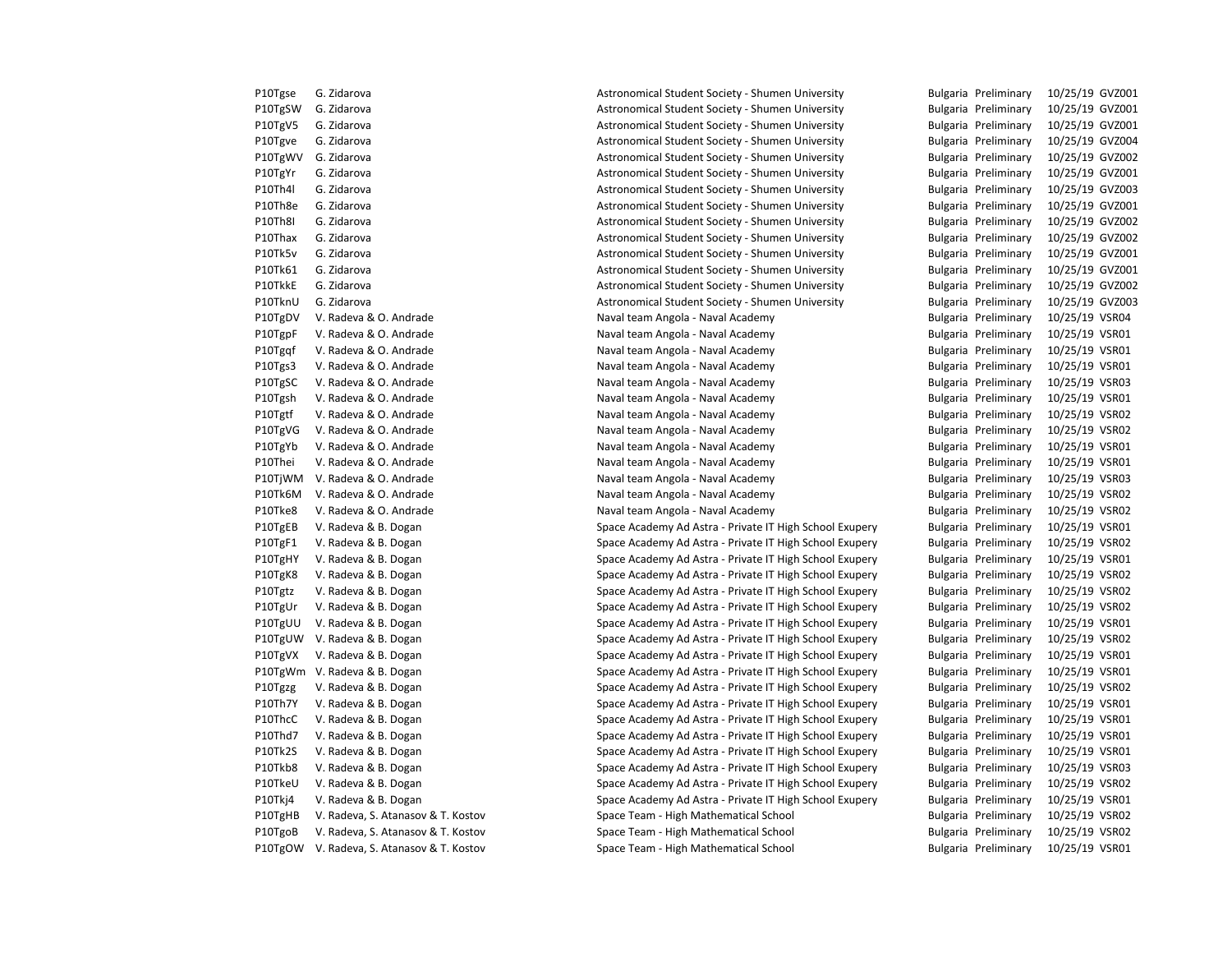| P10TgVm | V. Radeva, S. Atanasov & T. Kostov |
|---------|------------------------------------|
| P10Tgxe | V. Radeva, S. Atanasov & T. Kostov |
| P10Tk2k | V. Radeva, S. Atanasov & T. Kostov |
| P10TjZZ | V. Radeva & A. Asenov              |
| P10Tkdm | V. Radeva & A. Asenov              |
| P10Tkjh | V. Radeva & A. Asenov              |
| P10TgIA | V. Radeva, S. Atanasov & T. Kostov |
| P10TgNH | V. Radeva, S. Atanasov & T. Kostov |
| P10TgvY | V. Radeva, S. Atanasov & T. Kostov |
| P10TgXr | V. Radeva, S. Atanasov & T. Kostov |
| P10Tgyf | V. Radeva, S. Atanasov & T. Kostov |
| P10Th62 | V. Radeva, S. Atanasov & T. Kostov |
| P10Thco | V. Radeva, S. Atanasov & T. Kostov |
| P10TjUm | V. Radeva, S. Atanasov & T. Kostov |
| P10TjVP | V. Radeva, S. Atanasov & T. Kostov |
| P10TjYX | V. Radeva, S. Atanasov & T. Kostov |
| P10Tk0Z | V. Radeva, S. Atanasov & T. Kostov |
| P10Tk1J | V. Radeva, S. Atanasov & T. Kostov |
| P10Tk1n | V. Radeva & A. Asenov              |
| P10Tkiz | V. Radeva & A. Asenov              |

P10Tr5j V. Radeva, A.Asenov & O.Andrade **Asteroid Hunters - Planetarium - Naval Academy** Bulgaria Preliminary 10/27/19 VSR02

Space Team - High Mathematical School **Bulgaria Preliminary 10/25/19 VSR03** Space Team - High Mathematical School **Bulgaria Preliminary 10/25/19 VSR01** Space Team - High Mathematical School **Bulgaria Preliminary 10/25/19 VSR01** P10TjZZ V. Radeva & A. Asenov Student Astronomical Society - Naval Academy Bulgaria Preliminary 10/25/19 VSR01 P10Tkdm V. Radeva & A. Asenov Student Astronomical Society - Naval Academy Bulgaria Preliminary 10/25/19 VSR03 P10Tkjh V. Radeva & A. Asenov Student Astronomical Society - Naval Academy Bulgaria Preliminary 10/25/19 VSR01 P10TgIA V. Radeva, S. Atanasov & T. Kostov Student Space Agency - High Mathematical School Bulgaria Preliminary 10/25/19 VSR02 P10TgNH V. Radeva, S. Atanasov & T. Kostov Student Space Agency - High Mathematical School Bulgaria Preliminary 10/25/19 VSR01 P10TgvY V. Radeva, S. Atanasov & T. Kostov Student Space Agency - High Mathematical School Bulgaria Preliminary 10/25/19 VSR01 P10TgXr V. Radeva, S. Atanasov & T. Kostov Student Space Agency - High Mathematical School Bulgaria Preliminary 10/25/19 VSR02 P10Tgyf V. Radeva, S. Atanasov & T. Kostov Student Space Agency - High Mathematical School Bulgaria Preliminary 10/25/19 VSR01 P10Th62 V. Radeva, S. Atanasov & T. Kostov Student Space Agency - High Mathematical School Bulgaria Preliminary 10/25/19 VSR02 P10Thco V. Radeva, S. Atanasov & T. Kostov Student Space Agency - High Mathematical School Bulgaria Preliminary 10/25/19 VSR02 P10TjUm V. Radeva, S. Atanasov & T. Kostov Student Space Agency - High Mathematical School Bulgaria Preliminary 10/25/19 VSR01 P10TjVP V. Radeva, S. Atanasov & T. Kostov Student Space Agency - High Mathematical School Bulgaria Preliminary 10/25/19 VSR03 Student Space Agency - High Mathematical School Bulgaria Preliminary 10/25/19 VSR04 P10Tk0Z V. Radeva, S. Atanasov & T. Kostov Student Space Agency - High Mathematical School Bulgaria Preliminary 10/25/19 VSR01 P10Tk1J V. Radeva, S. Atanasov & T. Kostov Student Space Agency - High Mathematical School Bulgaria Preliminary 10/25/19 VSR01 P10Th210Tk10Tk10Tk1n V. Radeva Bulgaria Preliminary 10/25/19 VSR01 10Tkjz V. Radeva & A. Asenov Summer Student Space Society - Naval Academy Summer Bulgaria Preliminary 10/25/19 VSR01

P10Tr6e V. Radeva, A.Asenov & O.Andrade Asteroid Hunters - Planetarium - Naval Academy Bulgaria Preliminary 10/27/19 VSR04 P10TrHD V. Radeva, A.Asenov & O.Andrade Asteroid Hunters - Planetarium - Naval Academy Bulgaria Preliminary 10/27/19 VSR01 P10TroX V. Radeva, A.Asenov & O.Andrade Asteroid Hunters - Planetarium - Naval Academy Bulgaria Preliminary 10/27/19 VSR02 P10Trw7 V. Radeva, A.Asenov & O.Andrade **Asteroid Hunters - Planetarium - Naval Academy** Bulgaria Preliminary 10/27/19 VSR03 P10TsCA V. Radeva, A.Asenov & O.Andrade **Asteroid Hunters - Planetarium - Naval Academy** Bulgaria Preliminary 10/27/19 VSR02 P10TsFt V. Radeva, A.Asenov & O.Andrade **Asteroid Hunters - Planetarium - Naval Academy** Bulgaria Preliminary 10/27/19 VSR01 P10Tswg V. Radeva, A.Asenov & O.Andrade **Asteroid Hunters - Planetarium - Naval Academy** Bulgaria Preliminary 10/27/19 VSR01 P10TraD G. Zidarova **Astronomical Observatory - Shumen University** Bulgaria Preliminary 10/27/19 GVZ001 P10Trgq G. Zidarova **Astronomical Observatory - Shumen University** Bulgaria Preliminary 10/27/19 GVZ001 P10Truo G. Zidarova **Astronomical Observatory - Shumen University** Bulgaria Preliminary 10/27/19 GVZ003 P10Tslf G. Zidarova **Astronomical Observatory - Shumen University** Bulgaria Preliminary 10/27/19 GVZ006 P10TsK5 G. Zidarova **Astronomical Observatory - Shumen University** Bulgaria Preliminary 10/27/19 GVZ002 P10Tsl6 G. Zidarova **Astronomical Observatory - Shumen University** Bulgaria Preliminary 10/27/19 GVZ005 P10Tsrj G. Zidarova **Astronomical Observatory - Shumen University** Bulgaria Preliminary 10/27/19 GVZ001 P10TsU2 G. Zidarova **Astronomical Observatory - Shumen University** Bulgaria Preliminary 10/27/19 GVZ002 P10TsVB G. Zidarova **Astronomical Observatory - Shumen University** Bulgaria Preliminary 10/27/19 GVZ001 P10Tt9v G. Zidarova **Astronomical Observatory - Shumen University** Bulgaria Preliminary 10/27/19 GVZ003 P10TtaL G. Zidarova **Astronomical Observatory - Shumen University** Bulgaria Preliminary 10/27/19 GVZ003 P10Tr6C G. Zidarova **Astronomical Student Society - Shumen University** Bulgaria Preliminary 10/27/19 GVZ003 P10Trav G. Zidarova **Astronomical Student Society - Shumen University** Bulgaria Preliminary 10/27/19 GVZ002 P10TrdR G. Zidarova **Astronomical Student Society - Shumen University** Bulgaria Preliminary 10/27/19 GVZ002 P10TrJb G. Zidarova **Astronomical Student Society - Shumen University** Bulgaria Preliminary 10/27/19 GVZ001 P10TrL3 G. Zidarova **Astronomical Student Society - Shumen University** Bulgaria Preliminary 10/27/19 GVZ004 P10TrlA G. Zidarova **Astronomical Student Society - Shumen University** Bulgaria Preliminary 10/27/19 GVZ003 P10TrM2 G. Zidarova **Astronomical Student Society - Shumen University** Bulgaria Preliminary 10/27/19 GVZ002